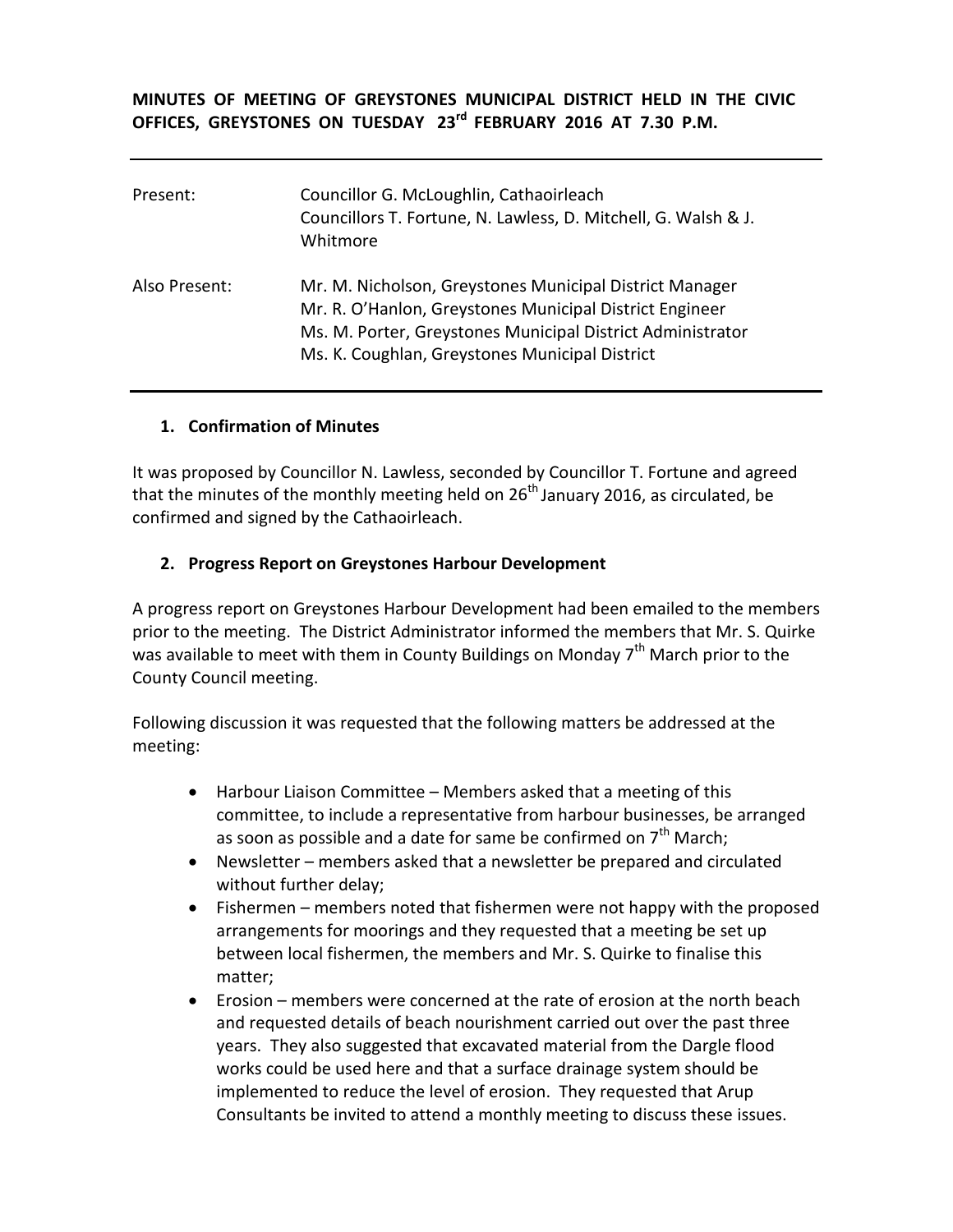- Parking members had received complaints from local residents that they were unable to park at their homes last summer and with the completion of community facilities and ongoing works at the harbour they requested that the parking issues be addressed;
- Planning permission members requested an overview of the final permission currently under construction.

It was agreed to ask the marina operators to provide more bins at the harbour walkway in an attempt to resolve the problem of dog fouling.

# **3. 2016 St. Patrick's Day Parade**

The Cathaoirleach informed the members of the details of the St. Patrick's Day Parade and emphasised the need for volunteers to help with stewarding, etc. on the day. She pointed out that the presentation of the awards would be held on Thursday  $7<sup>th</sup>$  April from 7.00 to 8.00 p.m.

## **4. Report from Greystones Municipal District Engineer**

It was agreed to consider notices of motion (a) and (b) as follows in conjunction with this item:

(a) Motion in the name of Councillor J. Whitmore:

"That the Council install bollards in Delgany Village to prevent cars mounting paths outside retail premises"

and

(b) Motion in the name of Councillor G. Walsh:

"That this council arrange to have remedial works carried out on the road surface at Rathdown Road as a matter of urgency".

The District Engineer circulated a report that outlined progress with NTA and other projects in the district and he answered any queries from the members in relation to same.

Following discussion it was agreed to request Wicklow County Council to follow up on the following:

- o Tree outside 25 Seacourt, Newcastle
- o Removal of recycling bins at Beachdale, Kilcoole
- o Drainage problem at corner of Beechwood Park, Kilcoole
- o Potholes at Blacklion, Rathdown Road and outside Ludlows in Delgany
- o Footpath at Delgany means of preventing vehicles mounting it
- o Provision of yellow box junction at entrance to Rathdown Park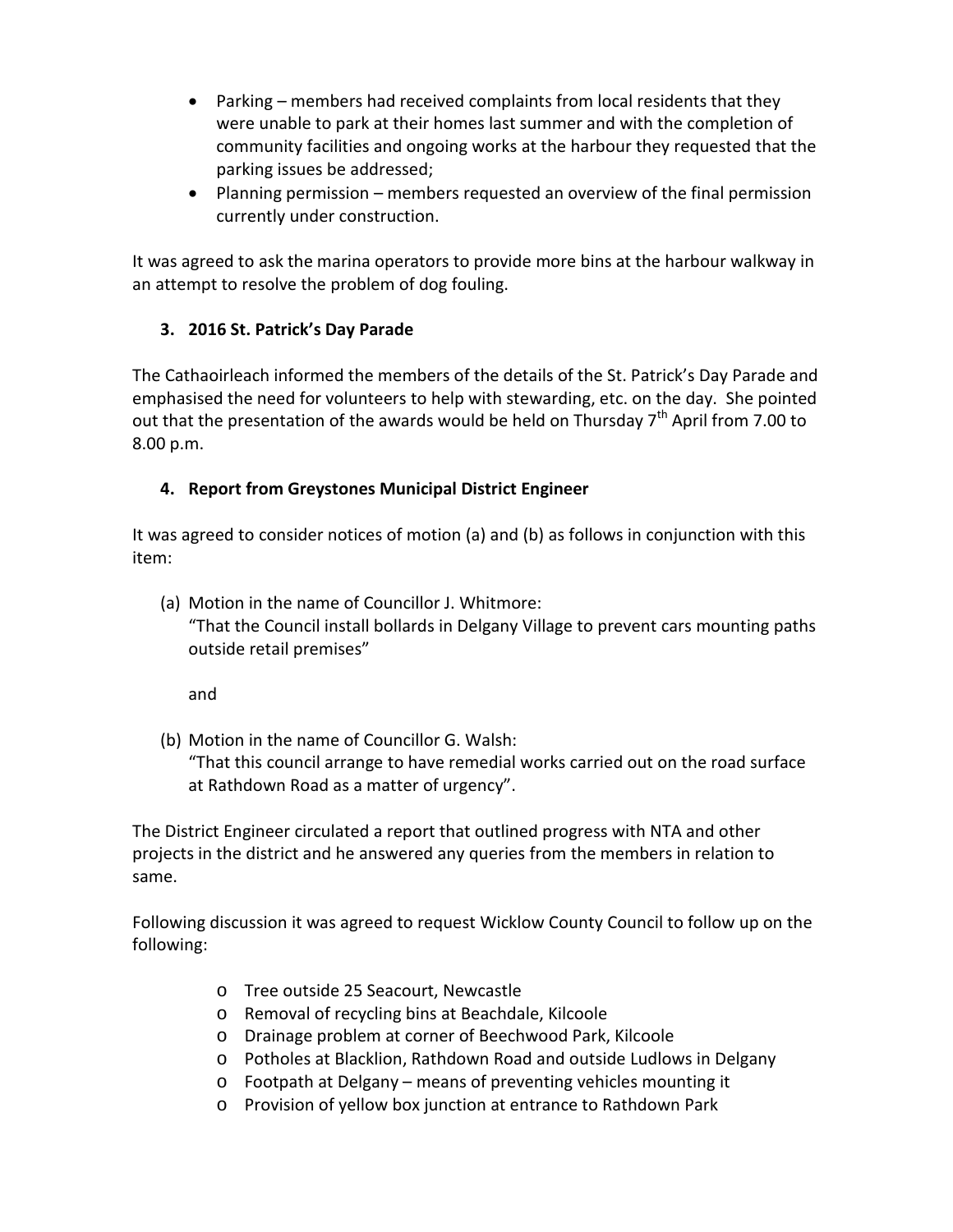o Provision of 'Slow' signs on road to South Beach Pavilion (Charlesland Golf Club)

Members also discussed concerns about road safety issues in the vicinity of St. Laurences NS and the need to progress the Blacklion to Delgany By Pass roads which were included as road objectives RO2 and RO3 in the current Greystones, Delgany & Kilcoole Local Area Plan. They expressed the view that when the section of road that was currently being constructed as part of a housing development at Blacklion opened, it would exacerbate the traffic problems at St. Laurences School as the new link would also serve three additional schools at Blacklion.

Members unanimously agreed not to support the Wicklow County Council Capital Investment Programme when it came before them at County Council level, unless the road objectives RO2 and RO3 were a priority of same. They also requested a meeting with the Council's Director of Roads Transportation, and Senior Roads Engineers. on  $7<sup>th</sup>$  March (prior to their meeting about the harbour) to discuss these matters and other roads projects in the district

# **5. Report on Flooding in Holywell, Kilcoole**

The District Engineer informed the members that the Holywell developers and the County Council were having surveys carried out presently to determine what remedial works were required to prevent a recurrence of the flooding at Holywell.

### **6. Notices of Motion**

(a) Motion in the name of Councillor J. Whitmore: "That the Council install bollards in Delgany Village to prevent cars mounting paths outside retail premises"

This notice of motion had already been dealt with in conjunction with item 4 on the agenda.

(b) Motion in the name of Councillor G. Walsh: "That this council arrange to have remedial works carried out on the road surface at Rathdown Road as a matter of urgency".

This notice of motion had already been dealt with in conjunction with item 4 on the agenda.

### **(c) Correspondence**

1. The District Administrator informed the members of the contents of a letter received from the French Ambassador in relation to the Book of Condolences opened in memory of the victims of the recent tragic killings in France. It was agreed to email this letter to the members.